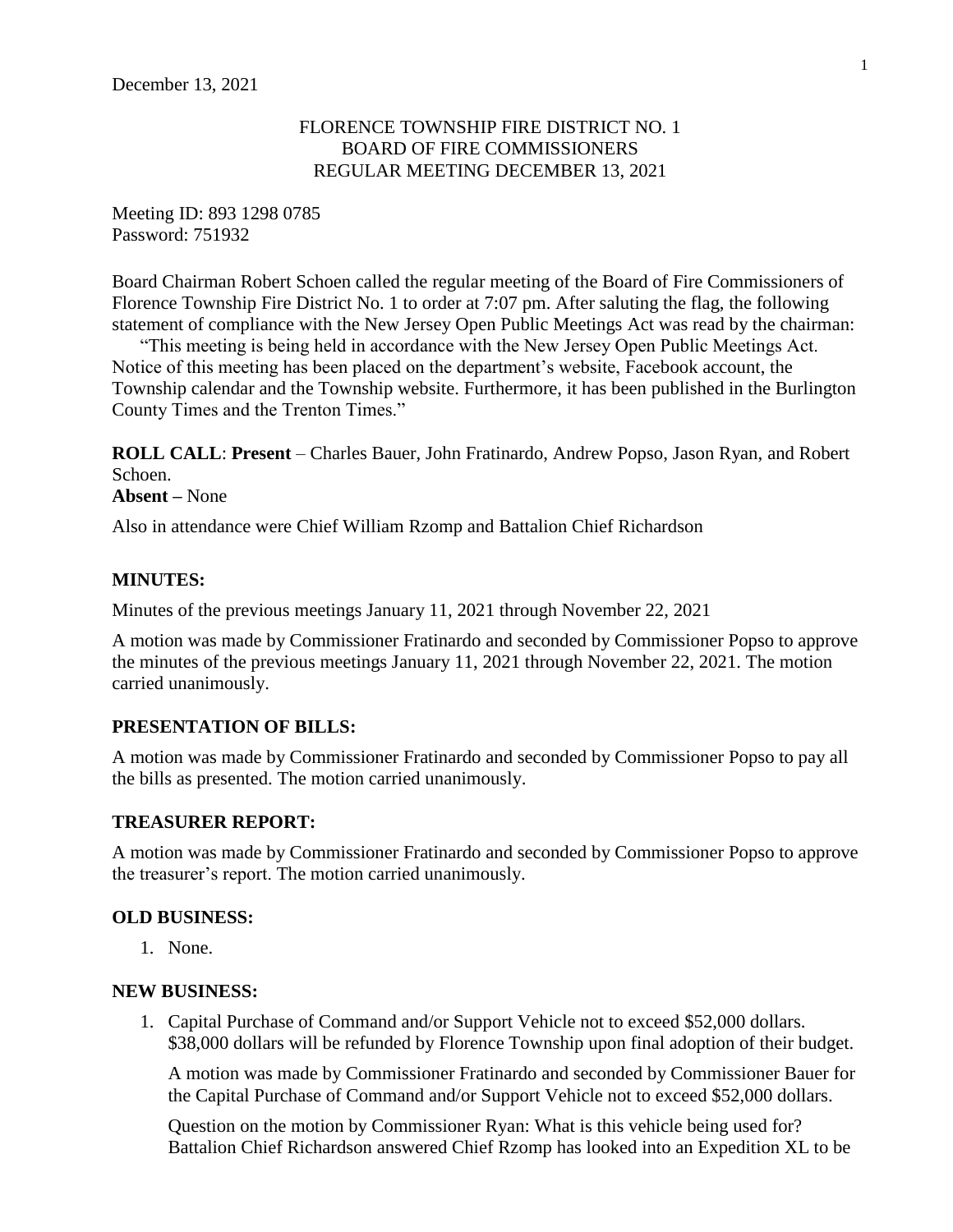used as a Command Vehicle. The vehicle will be purchased only if we receive the reimbursement from the Township.

A motion was made by Commissioner Bauer and seconded by Commissioner Fratinardo to open the meeting to the public. The motion carried unanimously.

Hearing none,

A motion was made by Commissioner Bauer and seconded by Commissioner Fratinardo to close the meeting to the public. All ayes and the motion carried.

A hand vote was taken including the public. 10 Ayes, 0 Nays, 1 Abstain.

Roll call: Commissioner Bauer – Yes; Commissioner Fratinardo – Yes; Commissioner Popso – Yes; Commissioner Ryan – Yes; Commissioner Schoen – Yes. The motion carried unanimously. (5-0-0)

# 2. Adopt **Resolution 2021-40 2022 FIRE DISTRICT BUDGET RESOLUTION**

A motion was made by commissioner Fratinardo and seconded by Commissioner Bauer to adopt **Resolution 2021-40 2022 FIRE DISTRICT BUDGET RESOLUTION.** Roll call: Commissioner Bauer – Yes; Commissioner Fratinardo – Yes; Commissioner Popso – Yes; Commissioner Ryan – Abstain; Commissioner Schoen – Yes. The motion carried unanimously. (4-0-1)

3. Adopt Resolution 2021-41 Establishing the positions of paid Emergency Medical Technicians.

A motion was made by Commissioner Fratinardo and seconded by Commissioner Bauer to adopt **RESOLUTION 2021-41 RESOLUTION OF THE FLORENCE TOWNSHIP FIRE DISRICT NO. 1 ESTABLISHING THE POSITIONS OF PAID EMERGENCY MEDICAL TECHNITION AND FIXING THE COMPENSATION FOR AND PRESCRIBING THE POWERS, FUNCTIONS AND DUTIES OF SAID POSITION.** Roll call: Commissioner Bauer – Yes; Commissioner Fratinardo – Yes; Commissioner Popso – Yes; Commissioner Ryan – Y; Commissioner Schoen – Yes. The motion carried unanimously. (5-0-0)

# **MEETING OPEN TO THE PUBLIC:**

A motion was made by Commissioner Fratinardo and seconded by Commissioner Popso to open the meeting to the public. The motion carried unanimously.

Hearing none,

A motion was made by Commissioner Bauer and seconded by Commissioner Fratinardo to close the meeting to the public. All ayes and the motion carried.

# **CLOSED SESSION:**

# **Resolution 2021-42 EXCLUSION OF THE PUBLIC FROM MEETING.**

A motion was made by Commissioner Bauer and seconded by Commission Fratinardo to adopt **Resolution 2021-42 EXCLUSION OF THE PUBLIC FROM MEETING** to discuss personnel and contracts. Roll call: Commissioner Bauer – Yes; Commissioner Fratinardo – Yes; Commissioner Popso – Yes; Commissioner Ryan – Yes; Commissioner Schoen – Yes. The motion carried unanimously. (5-0-0)

Note: Action may be taken after closed session.